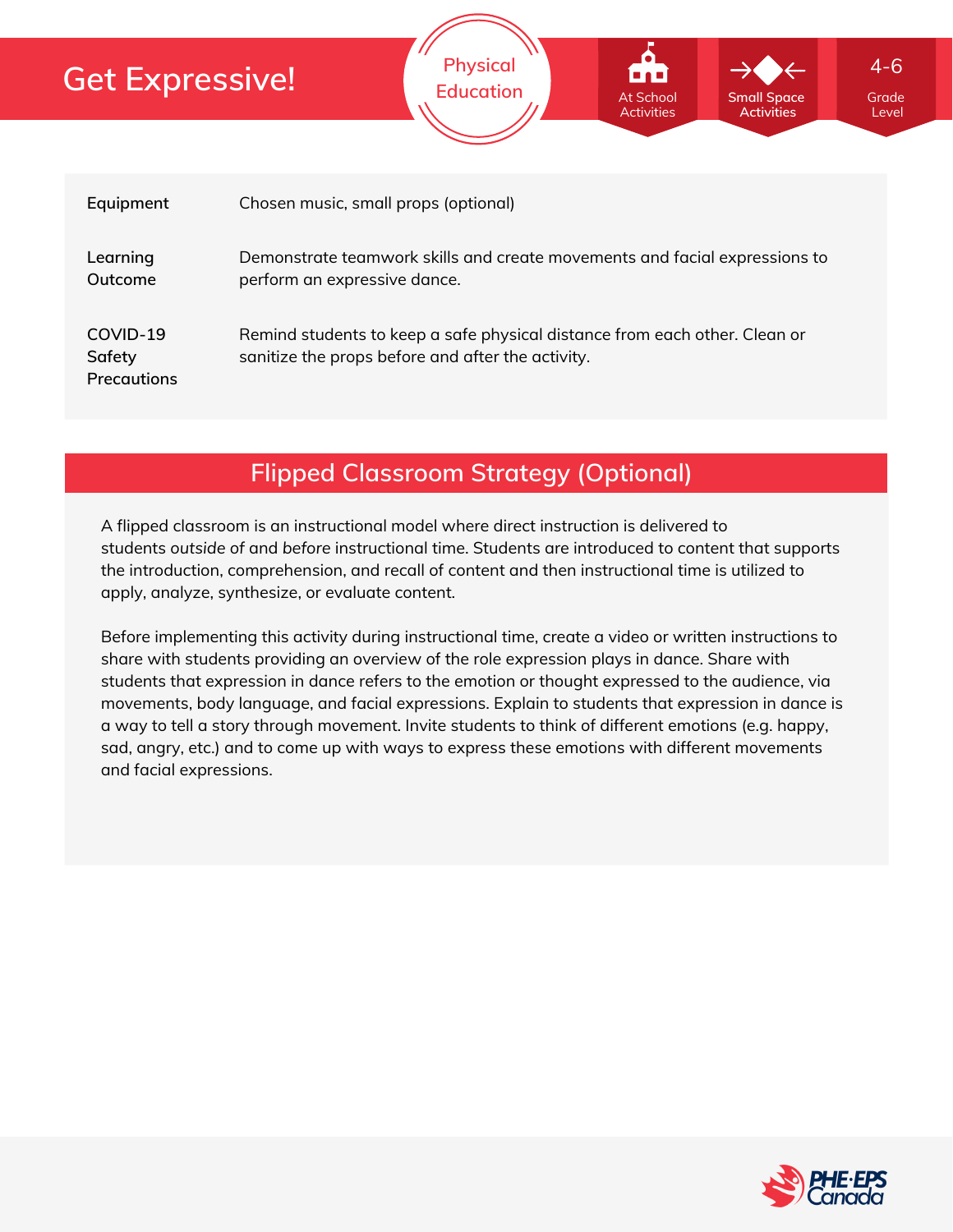

### **Activity Description**

If utilizing a flipped classroom approach, ask students to demonstrate the emotions and associated movements they came up with before class time. If not utilizing a flipped classroom approach, provide students with an overview of the role expression plays in dance. Share with students that expression in dance refers to the emotion or thought to the audience, via movements, body language, and facial expressions. Explain to students that expression in dance is a way to tell a story through movement. Invite students to think of different emotions (e.g. happy, sad, angry, etc.) and to come up with ways to express these emotions with different movements and facial expressions.

Divide students into groups of 3 and invite each group to find a space where they can work together to develop an expressive dance. Before students begin planning their dance, discuss different ideas for stories they could tell with their dance. These can be from popular movies, books, or children's fairy tales. Ensure that each group has an appropriate story to tell based on difficulty level.

Groups work develop an expressive dance that includes the following:

- Appropriate movements to express the intended idea, attitude, feeling, or theme
- A powerful opening statement
- A series of actions rising to a climax
- A resolution or concluding statement

Invite groups to utilize props for their dance and music to perform their dance. Provide groups with time to develop their dance and then invite each group to perform their dance for another group. Ask students to practice providing both positive and constructive feedback after watching another group's dance.

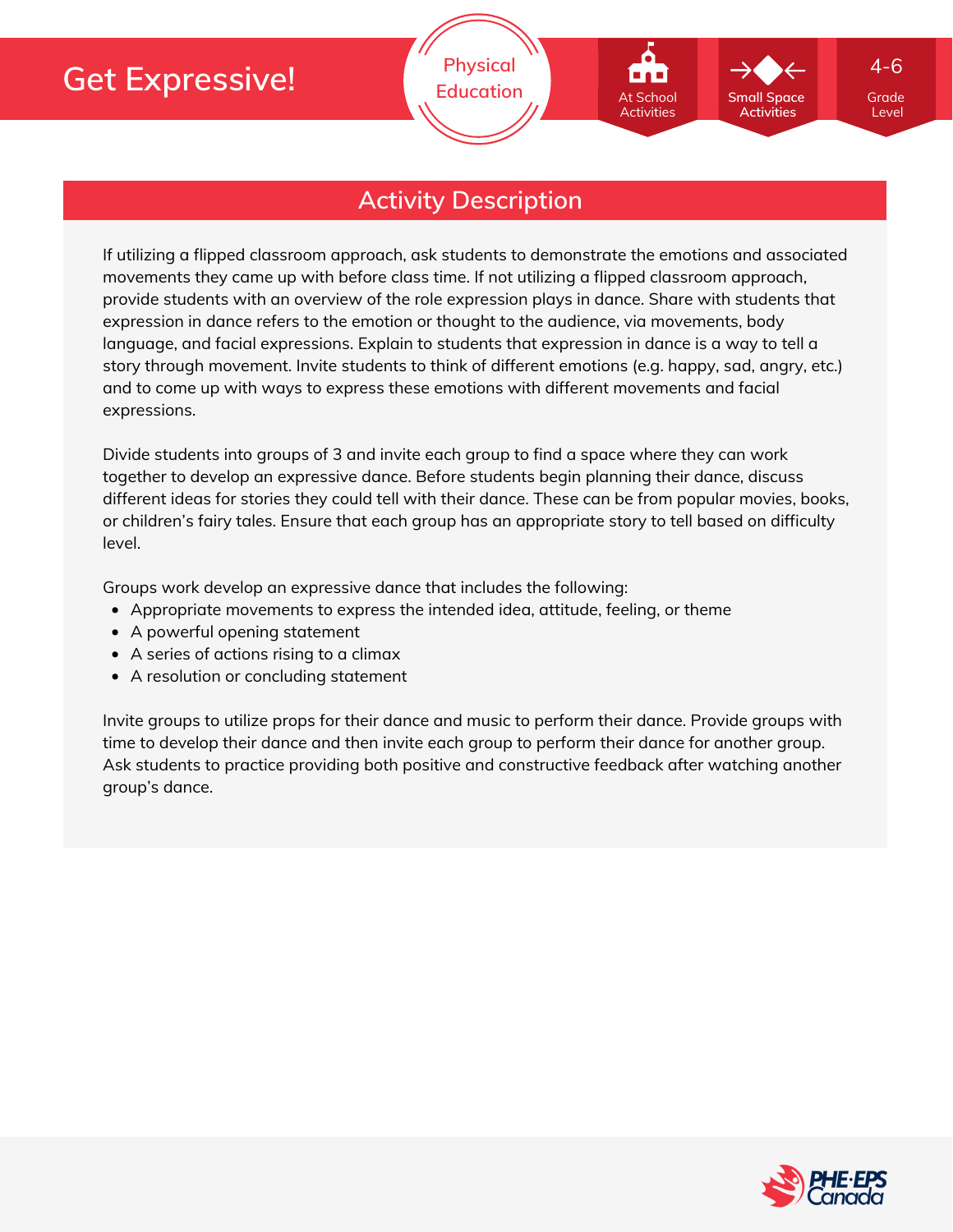**Physical Education Grade At School Grade** Small Space Grade

**Small Space** At School Activities

*What movements did your group use to convey*

Reflection is important to support learning during physical education. Consider asking students the

reflection questions below and discuss the

*What did you learn or enjoy about watching the*

*different emotions?*

answers together.

*other group's dance?*

**Activities**

4-6

Level

## **Physical Education Competencies Reflection Questions**



### **MOVE**

**Develop psychomotor skills, tactics, and strategies that facilitate a variety of physical activities across diverse environments.**



#### **THINK**

**Develop cognitive skills and strategies for a variety of movement contexts that facilitate critical thinking, decision making, and problem solving.**

**Develop affective skills and strategies that facilitate healthy and safe relationships with themselves, with others, and with their environment.**



### **ACT**

**FEEL**

**Practice behaviour skills and strategies that facilitate movement competence and confidence.**



## **Inclusion Considerations**

Modifications can be made to a variety of activity components to ensure inclusion. As you plan activities, consider how everyone can be involved and how to modify or adapt the activities to ensure the full inclusion of all. The STEP framework provides modifications to the following activity components space, task, equipment, and people.